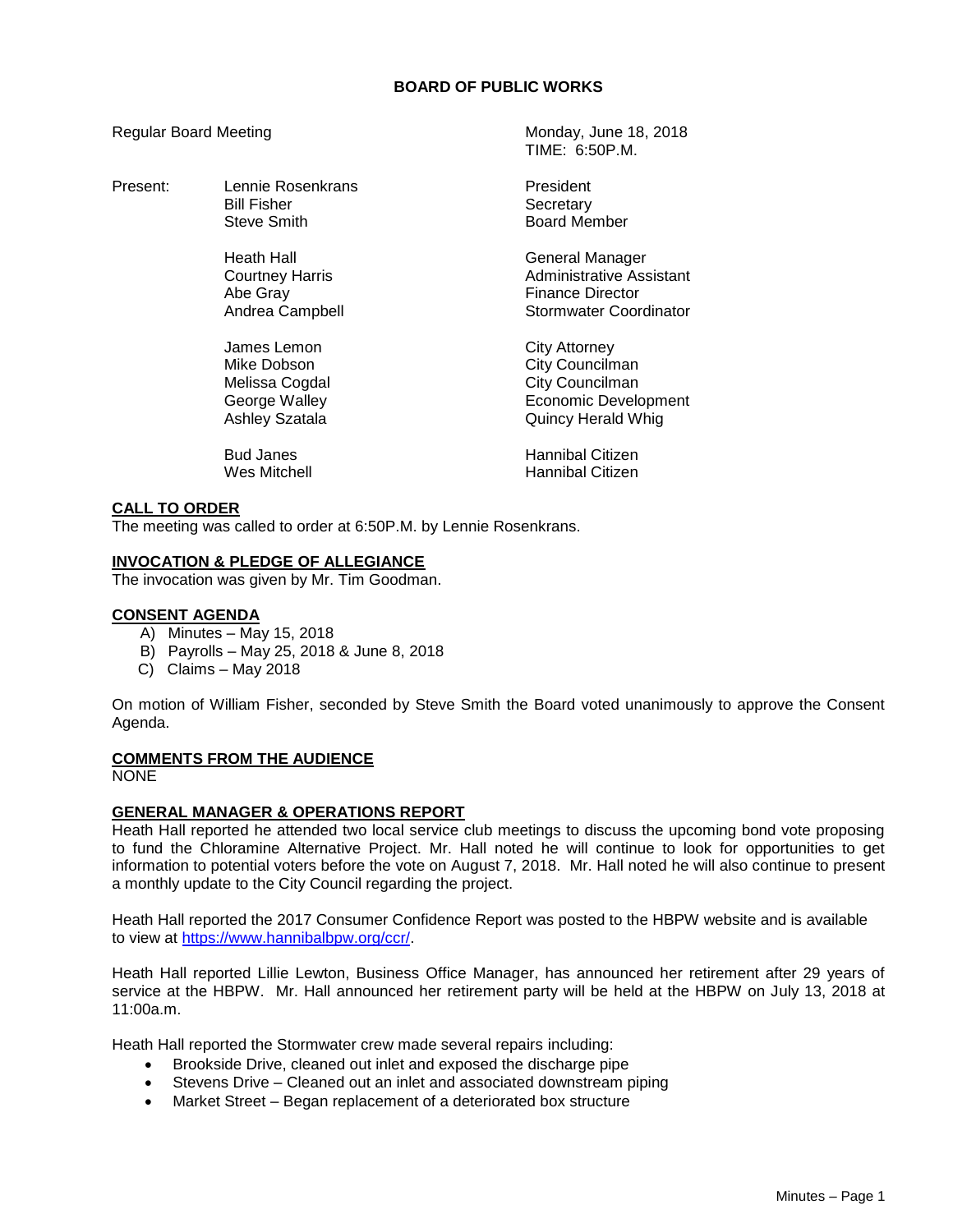- Wildwood Court Completed the repair to a failed corrugated metal pipe (CMP)
- Vine Street Began repair to a failed wall section entering a laid stone structure

Heath Hall reported Prairie State's spring outage ended in May, and the next scheduled outage will be starting on September 22, 2018. Mr. Hall noted MPUA will be notifying him when they have tours scheduled for anyone interested in visiting the plant.

Heath Hall reported outages were typical for the month of May with some stormy weather mixed in. The rolling 12 month availability rate is 99.991%.

Heath Hall reported the Water Crew continued the replacement of the existing water line along Marsh Avenue from Hwy 61 to Overhill. Mr. Hall noted the main line is completely installed and waiting to be filled and tested.

Heath Hall reported the water system flushing began as scheduled the first full week of June. The crew will be flow testing fire hydrants to obtain key information about the water system and for firefighting purposes. Mr. Hall noted during the flush, free chlorine will be administered instead of chlorine and ammonia for disinfection. The crew is ahead of schedule and should be completed with the process around the end of June.

Heath Hall reported there were two Sanitary Sewer Overflows (SSO) during the month of June along Hwy 61 and Hwy 36 caused by a break in the sewer line from underground electric work in the area.

Heath Hall reported flows from the Water Treatment Plant continue to be higher than previous years.

Heath Hall reported the transfer well and the filter feed basins were cleaned and inspected during the month of May.

Heath Hall reported the foam is continuing to be an issue on the clarifiers at the Wastewater Treatment Plant (WWTP). Mr. Hall noted the operators are continuing to use the frac tank and chemicals to combat the foam.

Heath Hall reported the flow rates at the WWTP throughout May of 2018 did not rise like they did in May of 2017. Mr. Hall noted the inflow and infiltration that Trekk located near Bear Creek and the sewer repairs last fall made a dent in the overall infiltration into the sewer collection system.

Heath Hall reported the Customer Service Improvement Committee is beginning customer follow up phone calls during the month of June by using NISC's contact tracking module. Mr. Hall noted after the calls are completed, the Department Supervisors and crews will receive feedback on information obtained from the customers.

# **FINANCIAL REPORT**

Abe Gray presented the Board with the financial results for the month of May 2018, year to date results, and key financial ratios. Mr. Gray presented the Dashboard presentation to the Board as a review of Key Performance Indicators trailing the last six months.

#### **PROJECTS REPORT**

Heath Hall presented the Board with an updated progress report of ongoing projects. This includes projects from the Water System and Water Treatment Plant, as well as the Sewer System and Wastewater Treatment Plant. Mr. Hall noted the progress of these projects and studies are acceptable and will continue as weather permits.

# **OLD BUSINESS**

### **Approval of Rate Adjustments**

Abe Gray presented the Electric, Water, and Sewer Rate Schedule for FY2018-2019 during the Public Hearing. The proposed revenue increases include Water (3.7%), Sewer (3.7%), flat Electric rates, and no Stormwater revenue. The schedules were discussed and reviewed for consideration by the Board that was presented and recommended for approval.

On motion of William Fisher, seconded by Steve Smith the Board voted unanimously to approve the Rate Adjustments as presented.